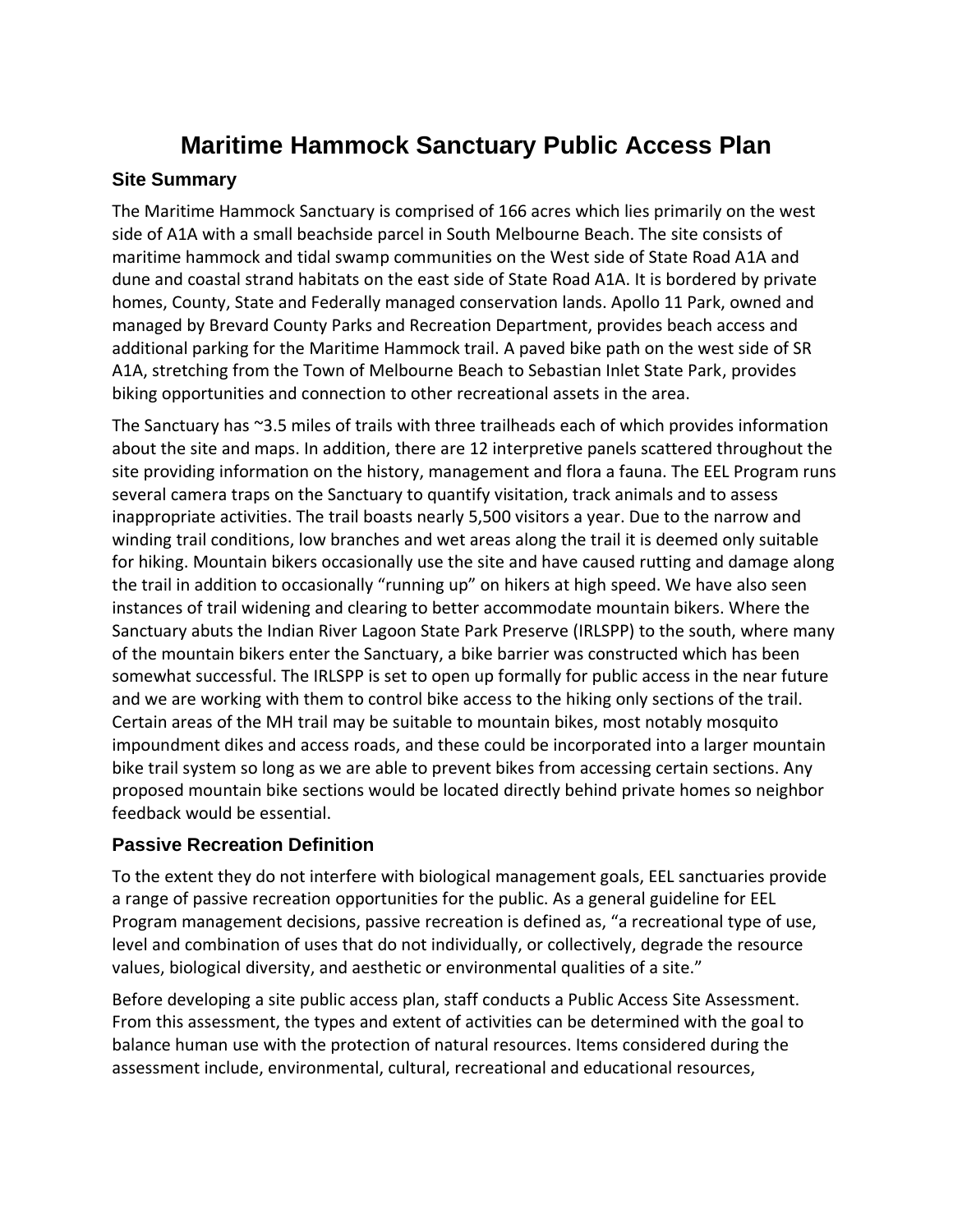stakeholder interests, potential conflicts, universal access, connections to other recreational resources, and potential management and/or maintenance conflicts and constraints.

Activities that allow for the quiet enjoyment of nature are conducive to EEL Program goals. Common activities on EEL sanctuaries are hiking, biking, kayaking, fishing, and equestrian use. Activities and uses that are generally not allowed on EEL sanctuaries without permit include, but are not limited to: motorized vehicles, smoking, overnight use, commercial use, hunting / shooting sports, removal of plants or animals, relocating plants or animals, remote control and unmanned aerial vehicles, and pets**.** 

## **Public Access Site Assessment**

During the Public Access Site Assessment, it was noted that the Maritime Hammock Sanctuary is a Category II Site as defined in EEL Program's *Sanctuary Management Manual.* The Sanctuary has ~3.5 miles of trails with three trailheads each of which provides information about the site and maps. In addition, there are 12 interpretive panels scattered throughout the site providing information on the history, management and flora/fauna. The EEL Program runs several camera traps on the Sanctuary to quantify visitation, track animals and to assess inappropriate activities. The trail boasts nearly 5,500 visitors a year. Due to the narrow and winding trails, low branches as well as wet and sandy areas along the trail it is deemed only suitable for hiking. Mountain bikers occasionally use the site and have caused rutting and damage along the trail in addition to occasionally "running up" on hikers at high speed. We have also seen instances of trail widening and clearing to better accommodate mountain bikers. Camera traps have occasionally captured individuals using the site after hours and in some cases engaged in illegal activities. Staff are working with law enforcement to address the issue. Camera traps have also documented numerous cases of individuals bringing dogs onto the sanctuary, often off leash, despite numerous signs at the trail heads and along the trail indicating that dogs are not allowed.

The habitats of the site which include many wet areas support hiking and nature observation as permitted activities, but do not support bicycles. There are a number of benches along the trail and a raised overlook over an internal pond. In 2006, an extension to the original trail was added along the shores of the Indian River Lagoon to several man-made ponds which have been repurposed as a stormwater retention system for the adjacent Melbourne Shores neighborhood. These ponds have become a popular location for fishing and wildlife observation including several resident alligators. A trail head was added to allow direct access to the ponds from the Melbourne Shores subdivision to the north. No additional recreational assets are planned.

#### **Recreational Uses and Amenities**

Parking for the trail is available at the northern trail head along A1A and is large enough to accommodate several vehicles. The adjacent Apollo 11 park, operated by Brevard County Parks and Recreation, is available across A1A as additional parking and as a beach access. There are no restroom facilities available. Kiosks are located at the three points of access to the trail including two that are available from the bike path that runs along A1A and another at the Melbourne Shores neighborhood access at the western end of Pelican drive. Parking is only